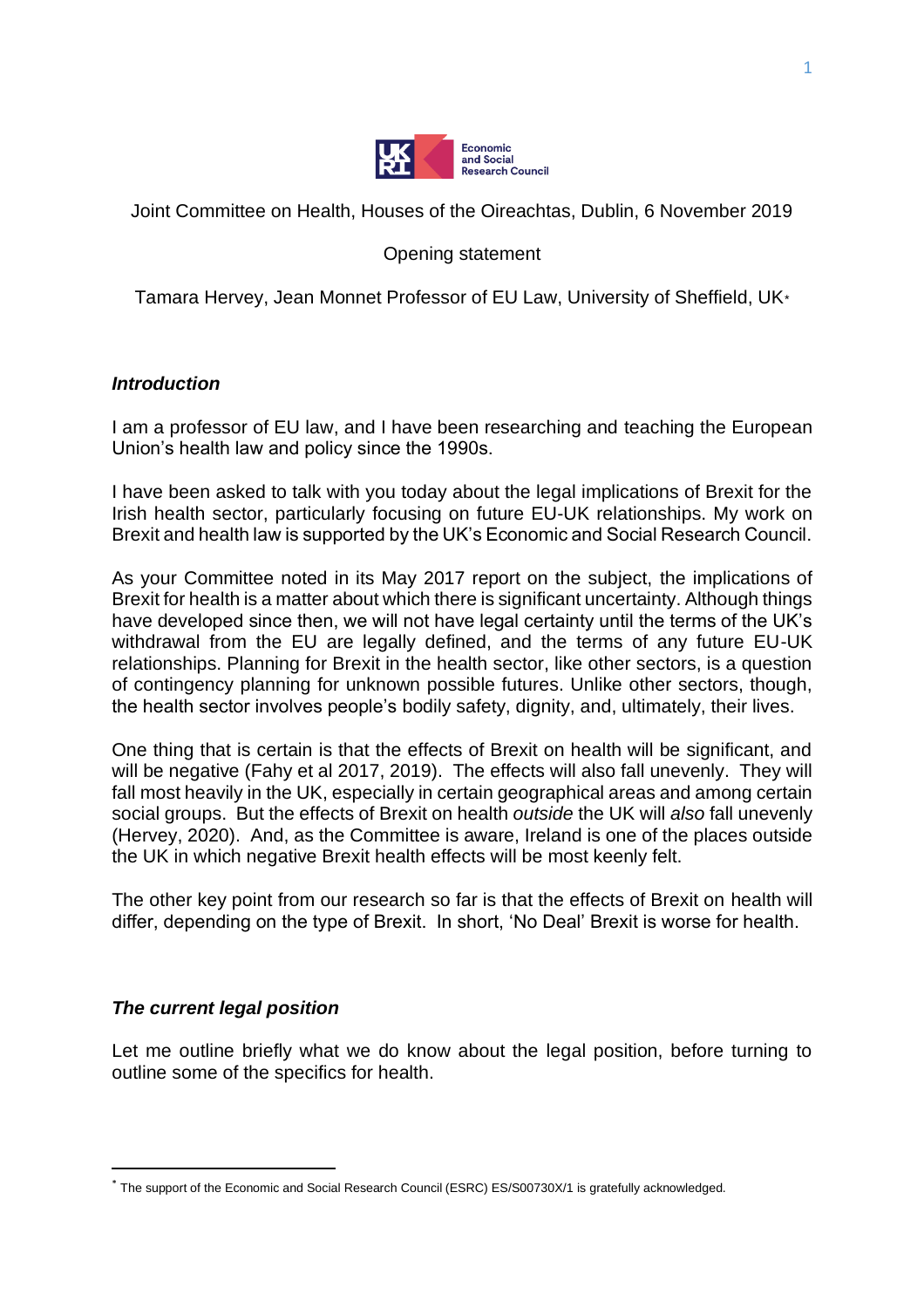We know that 'No Deal' Brexit did not take place on 31 October 2019. And we know that if the Johnson government gets re-elected on 12 December 2019, it will try to secure agreement from the UK Parliament for the October 2019 Withdrawal Agreement. Apart from the Protocol on Northern Ireland, that is substantively the same as the May Withdrawal Agreement, and it works by securing continued application of EU law as far as possible in the UK until December 2020.

At that point, the theory goes, the EU and UK will have negotiated one or more future agreements. But of course, as Professor Maher has clearly outlined, there is no certainty about that, and indeed the amount of time it takes to negotiate trade agreements suggest further extensions will be required, and so we are facing another kind of 'No Deal' at the end of 2020.

Even if the EU and UK agree a trade agreement, we have only a political declaration on such an agreement. What we can glean from that is that the direction of travel under the Johnson government is more like a 'Canada-style' free trade agreement than the political declaration attached to the May agreement, not something modelled on, say, Norway's relationship with the EU. But of course the details of this are all quite fluid, as outlined by Professor Maher.

#### *Outline of issues for health*

If we have a No Deal in December 2020, we are facing all the same kinds of problems for health as have already been flagged by this Committee when it considered the implications of No Deal in October 2019. But even if or when there is a free trade agreement, with a Canada-style free trade agreement, many aspects of the current arrangements will be on a totally different legal footing.

One way that the Committee might wish to conceptualise the contingency planning needed in the Irish health policy sector is as follows. A hypothetical Member State of the EU that is not reliant on the UK post-Brexit for health products, substances of human origin, health services, health professionals or anything to do with health is a Member State which has reduced the risks of Brexit for health to virtually zero. Now of course, that is an entirely hypothetical situation, but it could be a useful way to understand the Irish governmental planning for health post-Brexit. Where being such a hypothetical Member State is neither possible nor desirable, what are the alternatives? Where are the Irish reliances on the UK in the health sector, and how can steps be taken to reduce risks associated with each? Steps to reduce risks can of course involve a combination of either or both of reducing reliance, or securing a robust legal basis for continued reliance.

### *Products*

The key issues here are about supply chains implicating the UK. As Professor Maher has explained, there is to be a separate arrangement for goods entering Ireland from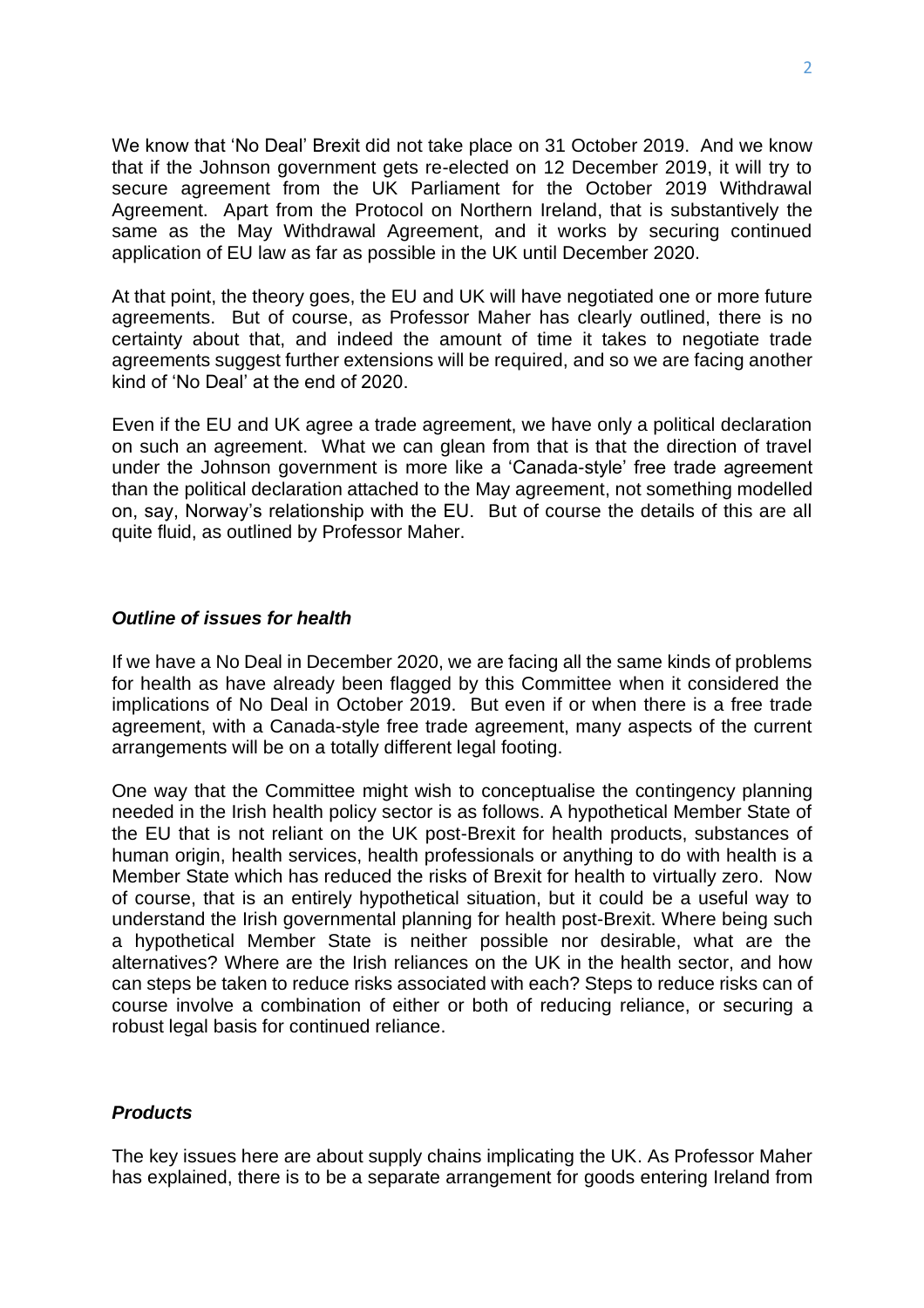Northern Ireland. But goods entering Ireland from Great Britain are to be treated as goods entering the EU from outside of the EU. This means putting in place measures to secure continued supply of such products, thinking of WTO rules if No Deal is in mind; and of the as-yet-unknown rules for the future EU-UK trade relationship as intimated – but no more – in the Political Declaration.

There are, as the Committee is already aware, specific issues about products which cannot be stockpiled, like radioisotopes, especially in a No Deal situation.

For pharmaceuticals and medical devices, equipment and consumables, recognising that such products will in practice come from or via the UK into the future is key to planning in Ireland. Even zero-rated products in terms of tariffs (such as pharmaceuticals) will be subject to regulatory checks when entering the EU from Great Britain.

The Committee might seek information about how future reliance on Great Britain could be reduced: this is, of necessity, a longer term strategy. The Committee might seek information on the costs of such a strategy, considering the question of whether such a strategy is, on balance, desirable. In the alternative, if it is not possible to reduce reliance on Great Britain, how can steps be taken to secure continued reliance?

In September 2019, the European Commission (2019a) reported that:

"As outlined in the fifth Brexit Preparedness Communication of 12 June 2019 [European Commission 2019b], the European Medicines Agency was already close to ensuring regulatory compliance for almost all centrally authorised [medicinal] products in April 2019, while further work was needed for products authorised at national level. Significant progress has been made since then, with more than 80% of nationally authorised products well on track to be in regulatory compliance by 31 October 2019."

The Withdrawal Agreement and the EU's No Deal contingency planning allows for some short-term smoothing of regulatory rupture, for instance for batch testing of medicines (European Commission 2019c).

For medical devices, the European Commission (2019a) reported in September 2019 that not all manufacturers have taken steps to transfer certificates to an EU27 Notified Body. The Health Products Regulatory Agency's website (2019) gives information about two of the four UK Notified Bodies currently certifying medical devices: BSI UK have established in the Netherlands and are transitioning their certificates; UL International (UK) have partnered with another Notified Body.

But the longer term direction of travel indicated by the Political Declaration suggests that Ireland should consider risks associated with regulatory divergence. The Political Declaration to the effect that the UK and EU would like to 'explore the possibility of' inter-agency cooperation between the European Medicines Agency and the UK's Medicines and Healthcare Products Regulatory Agency (MHRA) (clause 23) is obviously far from the current position where marketing authorisations for medicines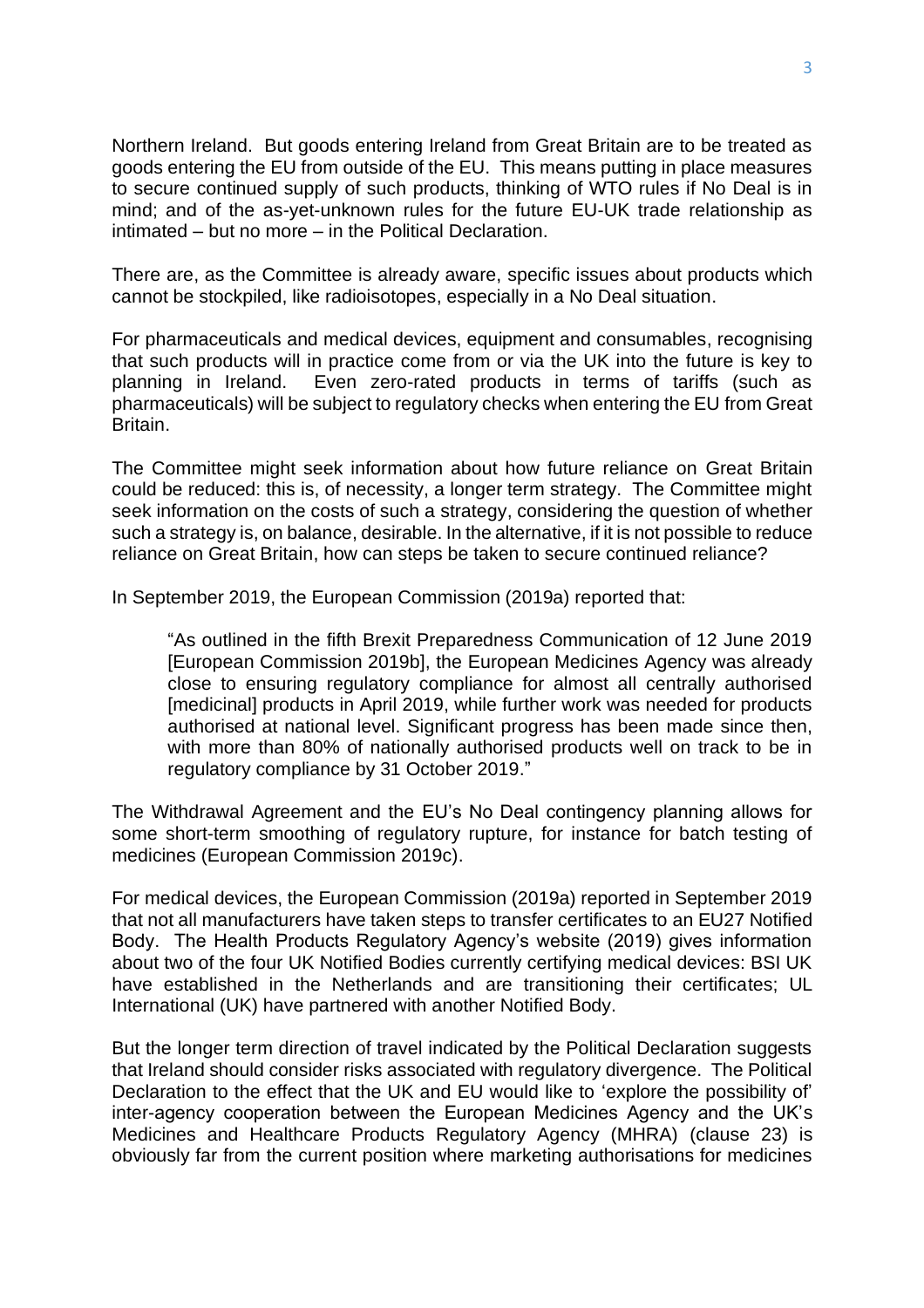are either granted at EU level or are mutually recognised across all EU Member States.

#### *Substances of human origin*

As far as I have been able to discern, the Committee's work to date has not considered the effects of Brexit on blood, plasma, human tissue and cells, or human organs. It was reported in August 2019 (O'Regan 2019) that the Irish Blood Transfusion Service was stockpiling with a view to mitigating the risks of delays at ports in the event of a No Deal Brexit.

In terms of securing safety of substances of human origin once the UK is outside of the rules and systems that require Member States to report any unexpected adverse effects on patients arising from substances of human origin, it may be that the Committee is satisfied that the WHO and Council of Europe mechanisms will be sufficient post-Brexit, for sharing information between countries.

### *People*

The UK's House of Lords (2017) and De Mars et al (2018) explain the overlapping legal and informal arrangements appertaining to the position of people with regard to cross-border health care on the island of Ireland. In summary, they are:

- EU Law
- The Good Friday Agreement 1998 which incorporates the pre-existing 'Cooperation and Working Together'
- The Common Travel Area

For health professionals with UK qualifications working in the Irish health sector, those qualifications already recognised before Brexit will continue to be recognised, allowing for continuity (European Commission, 2018: 3). After Brexit, recognition of UK qualifications will be a matter for each Member State (Directive 2005/36/EC, Article 2 (2)). The Committee has recommended in its May 2019 report that Ireland continues to recognise UK medical qualifications post-Brexit.

The practical position of health professionals with UK qualifications within the Irish health sector will be affected by Common Travel Area arrangements. UK nationals who are resident in Ireland have CTA rights (to be treated as 'not foreign' in terms of rights to work, family benefits, access to education, access to public health services and so on) which should make retention of current health professionals and recruitment of new health professionals from the UK easier. Obviously health professionals from other EU Member States (with UK qualifications) will be able to continue to rely on EU law, and be treated the same as Irish citizens within the scope of EU law.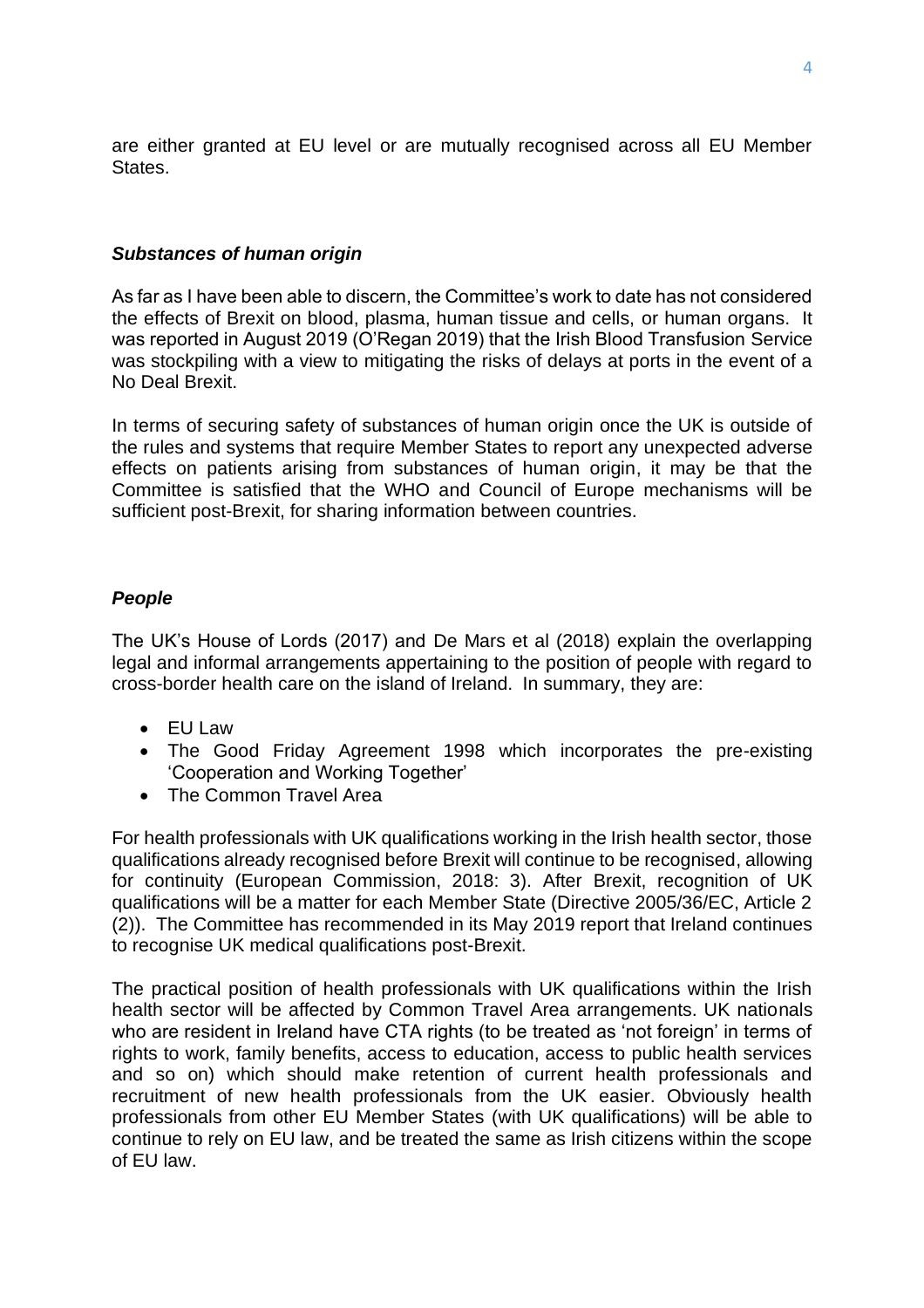For patients, it is important to unpick the legal basis of current arrangements carefully in order to secure continuity of the current situation. The Common Travel Area's legal form is parallel domestic legislation, rather than a formal legal agreement between states. The *intention* appears to be that the main change here in terms of access to health care will be in legal form (from EU law to domestic law in each state) rather than in content. The Memorandum of Understanding on the CTA (MoU 2019), while not formally legally binding, expresses the intention of the respective governments:

9. The CTA affords Irish citizens residing in the UK and British citizens residing in Ireland the right to access emergency, routine and planned publicly funded health services in each other's state, on the same basis as citizens of that state.

But this intention only goes part of the way in securing continuity.

The CTA's access to health care provisions are based on *residence*, whereas EU law gives rights to health care to *visitors.* So the CTA provisions will not, as they currently stand, be a post-Brexit basis for temporary provision of cross-border health care in Northern Ireland where the patient is resident in Ireland (or vice versa). The reciprocal health care arrangements under CAWT are based on informal service level agreements and Memoranda of Understanding: they do not give entitlements to patients to cross border treatment in the way that EU law does.

One group of patients that is not covered directly by the CTA is EU26 nationals residing in Ireland and falling under the scope of the Irish health system because of their rights in EU law. Where provision is currently made for cross-border care with the NI health system (for instance, complex ENT treatment for children in Southern Trust hospitals in Northern Ireland (House of Lords, 2017, para 104)), there is at least arguably an obligation in EU law that those EU26 nationals are to be treated the same way as other Irish residents in terms of access to health care provided through informal arrangements under CAWT. Of course, no obligation in EU law can be imposed upon the UK post-Brexit. If it is accepted that they exist, Ireland's continuing obligations in EU law in the CAWT arrangements could perhaps be clarified. And it is worth considering solidifying the legal underpinnings of the CAWT arrangements pertaining to crossborder health care, perhaps in the future EU-UK relationship(s).

### *Conclusion: regulatory alignment key focus*

The Committee is right to identify regulatory alignment as a key legal question for planning going forward. Many of the challenges for health raised by Brexit are easier to meet if the UK and Ireland, as an EU Member State, remain aligned in regulatory standards and approaches across the range of areas that affect health care and health policy.

Many aspects of alignment are within EU competence, and are outwith the unilateral control of Ireland as an EU Member State. For most regulatory matters for health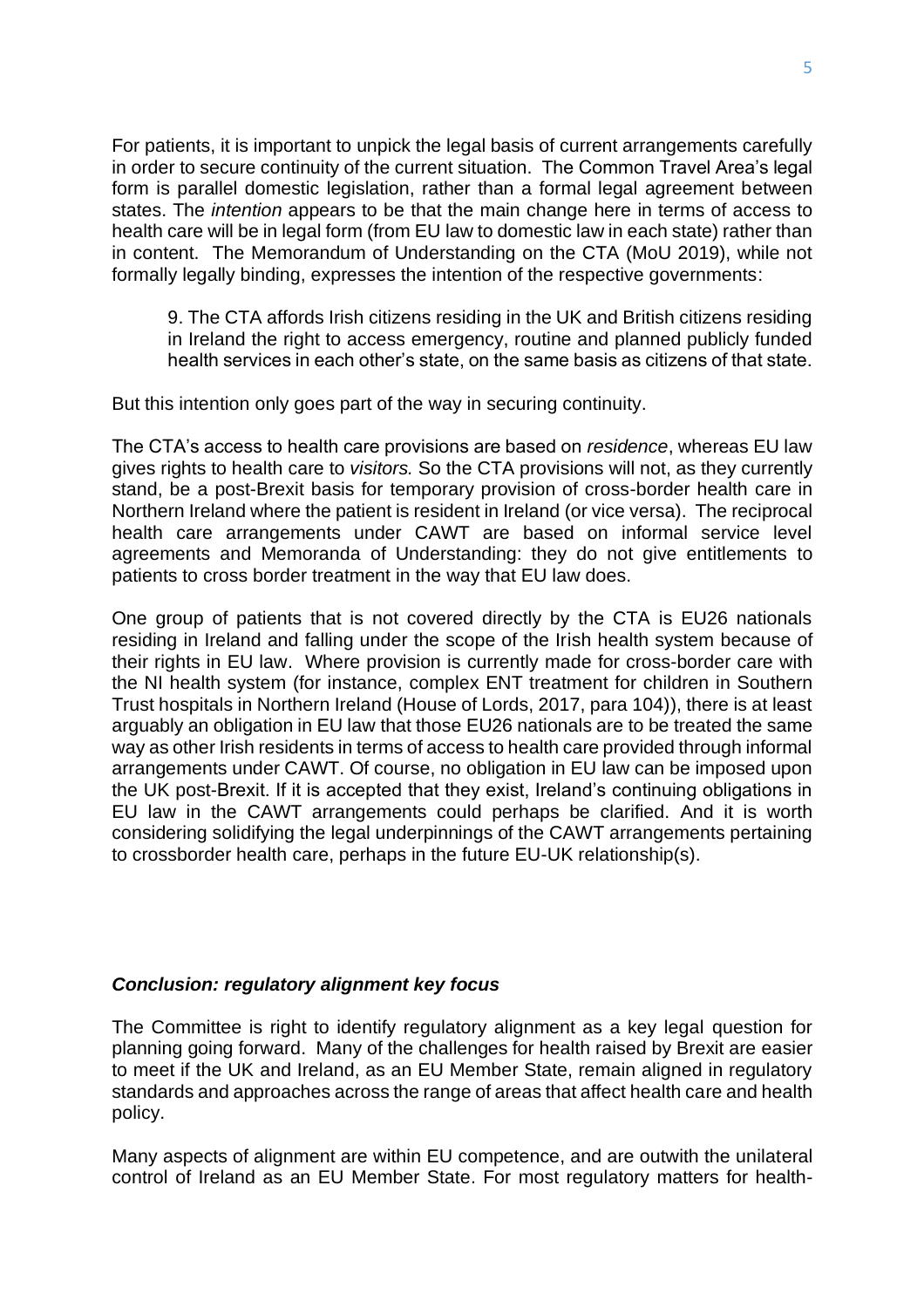related products; and many for substances of human origin, Ireland will need to exercise influence through the EU institutions. But some aspects of health-related regulation, and most aspects of health services provision remain within Irish competence. Ireland may continue to recognise UK medical qualifications. It may continue to organise its health service provision including cooperation with the Northern Irish health trusts. There are aspects of the post-Brexit legal position that could be clarified, particularly the impact on health service provision of the ending of the application of EU law on free movement of patients and crossborder health service provision.

# **References**

De Mars, S, C Murray, A O'Donoghue, B Warwick (2018) Discussion Paper on the Common Travel Area, research commissioned by the Joint Committee of the Irish Human Rights and Equality Commission and the Northern Ireland Human Rights Commission.

http://www.nihrc.org/uploads/publications/Discussion\_Paper\_on\_the\_Common\_Trav el\_Area.pdf

European Commission (2019a) Finalising preparations for the withdrawal of the United Kingdom from the European Union on 1 November 2019 COM(2019) 394 final

European Commission (2019b) State of play of preparations of contingency measures for the withdrawal of the United Kingdom from the European Union COM (2019) 276 final

European Commission (2019c) Information Note Withdrawal of the United Kingdom and EU rules for batch testing of medicinal products, 21 February 2019, [https://ec.europa.eu/health/sites/health/files/files/documents/brexit\\_batchtesting\\_me](https://ec.europa.eu/health/sites/health/files/files/documents/brexit_batchtesting_medicinalproducts_en.pdf) [dicinalproducts\\_en.pdf](https://ec.europa.eu/health/sites/health/files/files/documents/brexit_batchtesting_medicinalproducts_en.pdf)

European Commission (2018) Notice to Stakeholders, Withdrawal of the UK and EU Rules in the Field of Regulated Professions and the Recognition of Professional Qualifications

[https://ec.europa.eu/info/sites/info/files/file\\_import/professional\\_qualifications\\_en.pdf](https://ec.europa.eu/info/sites/info/files/file_import/professional_qualifications_en.pdf)

Fahy, N, T Hervey, S Greer, H Jarman, D Stuckler, M Galsworthy, M McKee, (2019) 'How will Brexit affect health and health services in the UK? An updated analysis' *The Lancet*; 393: 949-58 [http://dx.doi.org/10.1016/S0140-6736\(19\)30425-8](http://dx.doi.org/10.1016/S0140-6736(19)30425-8)

Fahy, N, T Hervey, S Greer, H Jarman, D Stuckler, M Galsworthy, M McKee, (2017) 'How will Brexit affect health and health services in the UK? Evaluating three possible scenarios against the WHO health system building blocks' *The Lancet* 390(10107): 2110-8 [http://dx.doi.org/10.1016/S0140-6736\(17\)31926-8](http://dx.doi.org/10.1016/S0140-6736(17)31926-8)